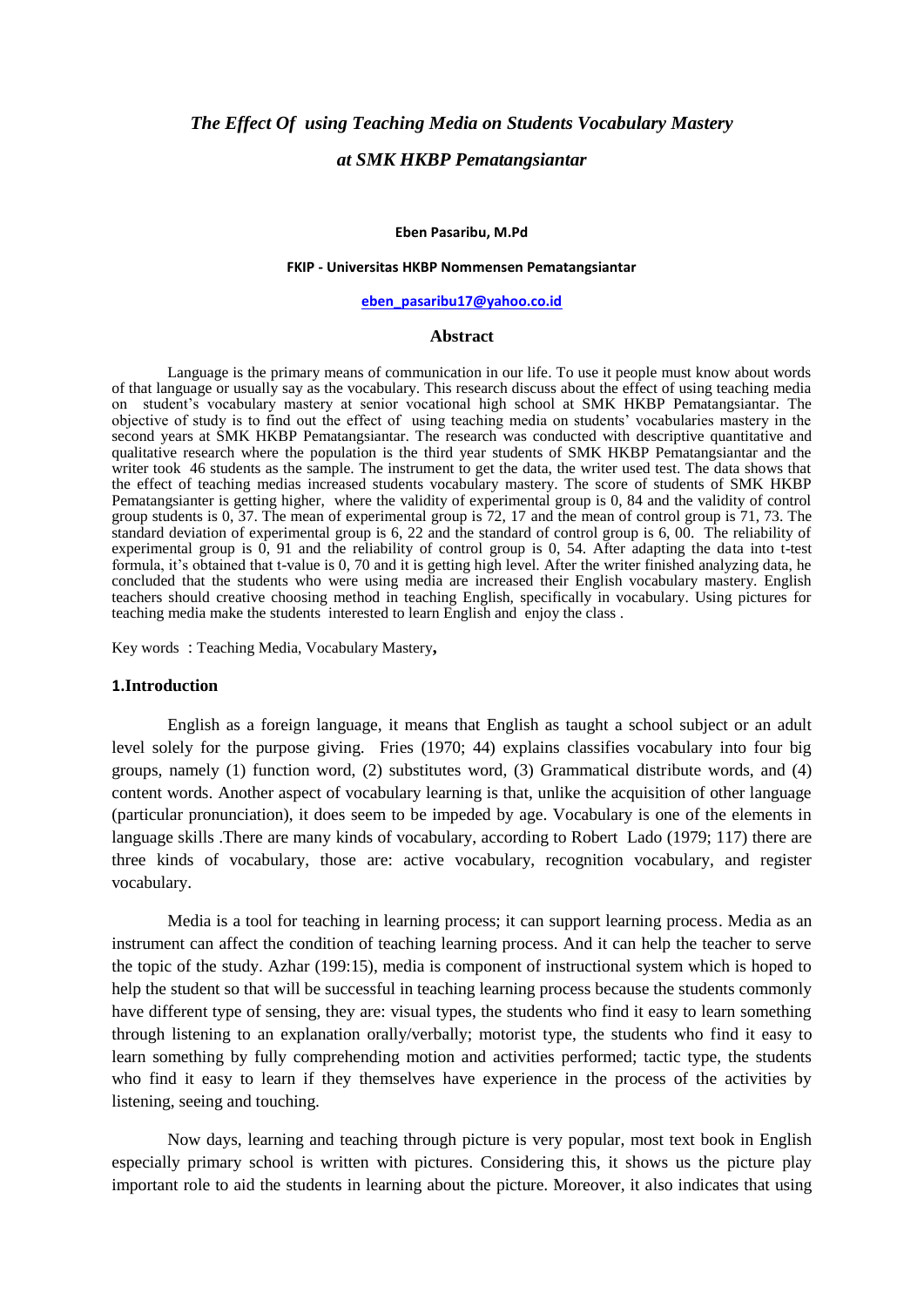picture because it is able to inspire students' motivation in accepting the teaching. Indeed, it makes the aim of teaching and learning reached.

Five criteria can be applied in using pictures, similarly, Andrew (1980:2) elaborate in applying picture, teachers should consider the five criteria, and they are ; Easy to prepare, Easy to organize, Interesting, Meaningful and authentic, Sufficient amount

Owning to some phenomenon in the field, especially to this research is to investigate teacher's technique in teaching translation to the students SMK HKBP Pematangsiantar. In addition, this research also attempt to know whether or not the technique presented by an English teacher could be effective for the students in enriching their vocabulary.

In the writer's experience that the students did not have in vocabulary. They just know little vocabulary, and did not know how to say it makes me so power full to help them to will be mastery in vocabulary. The writers himself think that it is better to help their vocabulary by using Media's picture. Based on the background above, the research problem is formulated as following: "Do teaching media increase students' vocabularies mastery in second years at SMK HKBP Pematangsiantar?"

### **2.Research Methodology**

This research is done by using The research was conducted with descriptive quantitative and qualitative research where the population is the third year students of SMK HKBP Pematangsiantar and the writer took 46 students as the sample. The instrument to get the data, the writer used test

### **3.Data Analysis**

The data acquired in the research was obtained from the result of the test given to the students, the first group treated as the experimental group and the second as the control group. There were some steps to follow in order to get the data, namely: administrating the test to the student, checking the test answer done by the students, collecting the result as the data analyzed, and comparing the achievement between both the groups after giving them with different treatment. The complete data of students as presented in the next table, the experimental group will be the first and the following by control group.

### **The Data of Experimental Group**

Table 1

| <b>No</b> | <b>Noun</b>      | <b>Meaning</b>                                                                                  | <b>Examples</b> |
|-----------|------------------|-------------------------------------------------------------------------------------------------|-----------------|
|           | A Common<br>noun | Common noun is a name given in<br>common to every person or thing of<br>the same class or kind. | (book)          |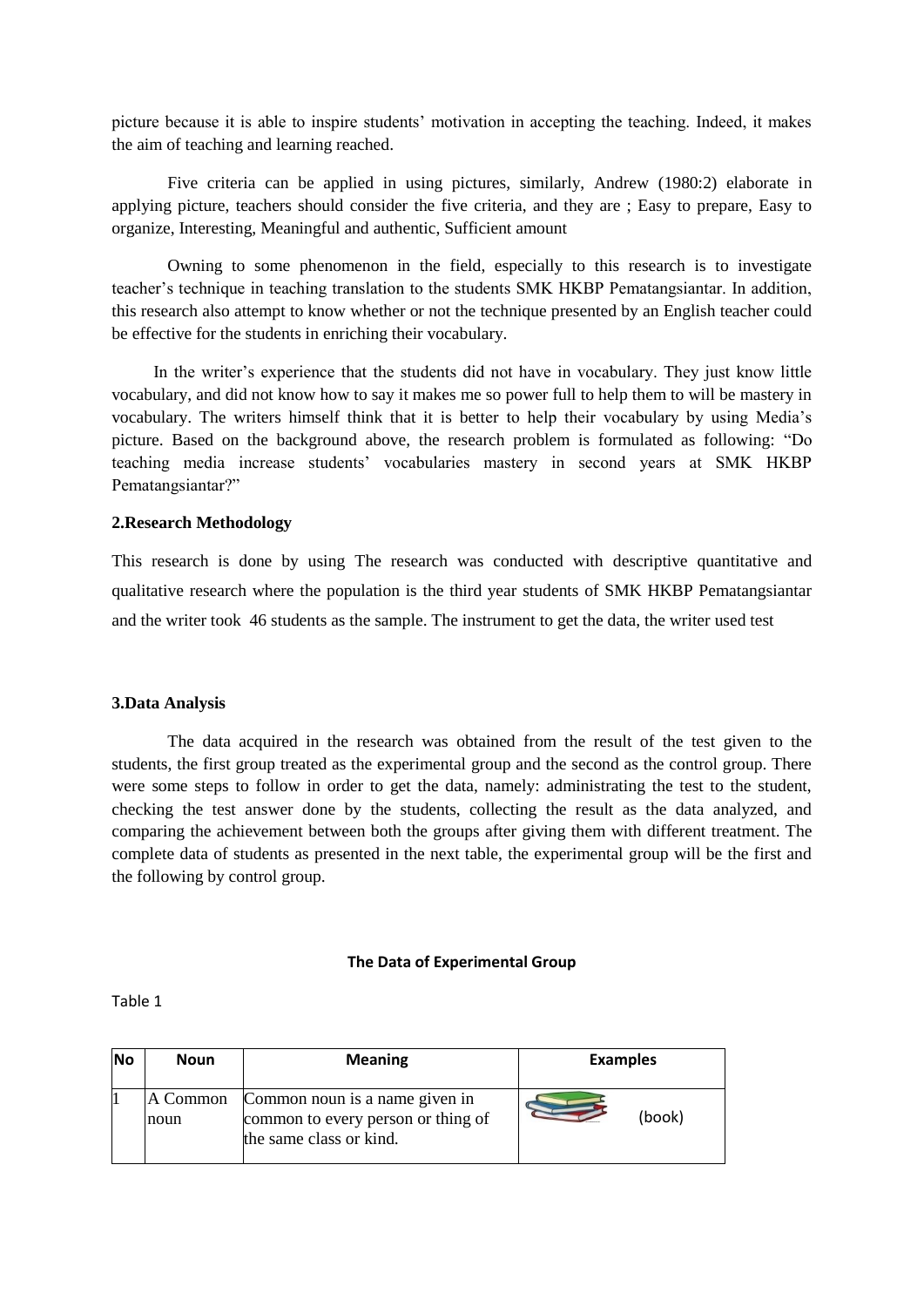| <b>No</b>      | <b>Noun</b>          | <b>Meaning</b>                                                                                                                                                                              | <b>Examples</b> |                               |
|----------------|----------------------|---------------------------------------------------------------------------------------------------------------------------------------------------------------------------------------------|-----------------|-------------------------------|
|                |                      |                                                                                                                                                                                             |                 | (car)                         |
|                |                      |                                                                                                                                                                                             |                 | (chair)                       |
|                |                      |                                                                                                                                                                                             |                 | (house)                       |
| $\overline{c}$ | A proper<br>noun     | A proper noun is the name of some<br>particular person a conceptual letter at<br>the beginning and sometimes used as<br>common nouns.                                                       |                 | (wisest man)<br>(Shakespeare) |
| 3              | A collective<br>noun | A collective noun is the name of<br>number (or collection) of person or<br>thing take together and spoke of as<br>one whole, crowd, committee, army,<br>team, jury, family, parliament, etc |                 | (A fleet)                     |
|                |                      |                                                                                                                                                                                             | (An Army)       |                               |
| 4              | An abstract<br>noun. | It is usually the name of quality,<br>action, or state considered a apart from<br>the object to which is belongs                                                                            |                 | (Boy)                         |
|                |                      |                                                                                                                                                                                             | (Man)           |                               |
|                |                      |                                                                                                                                                                                             |                 | (Baby)                        |

# Table 2 name of the table??

| Singular | Plural |
|----------|--------|
|          |        |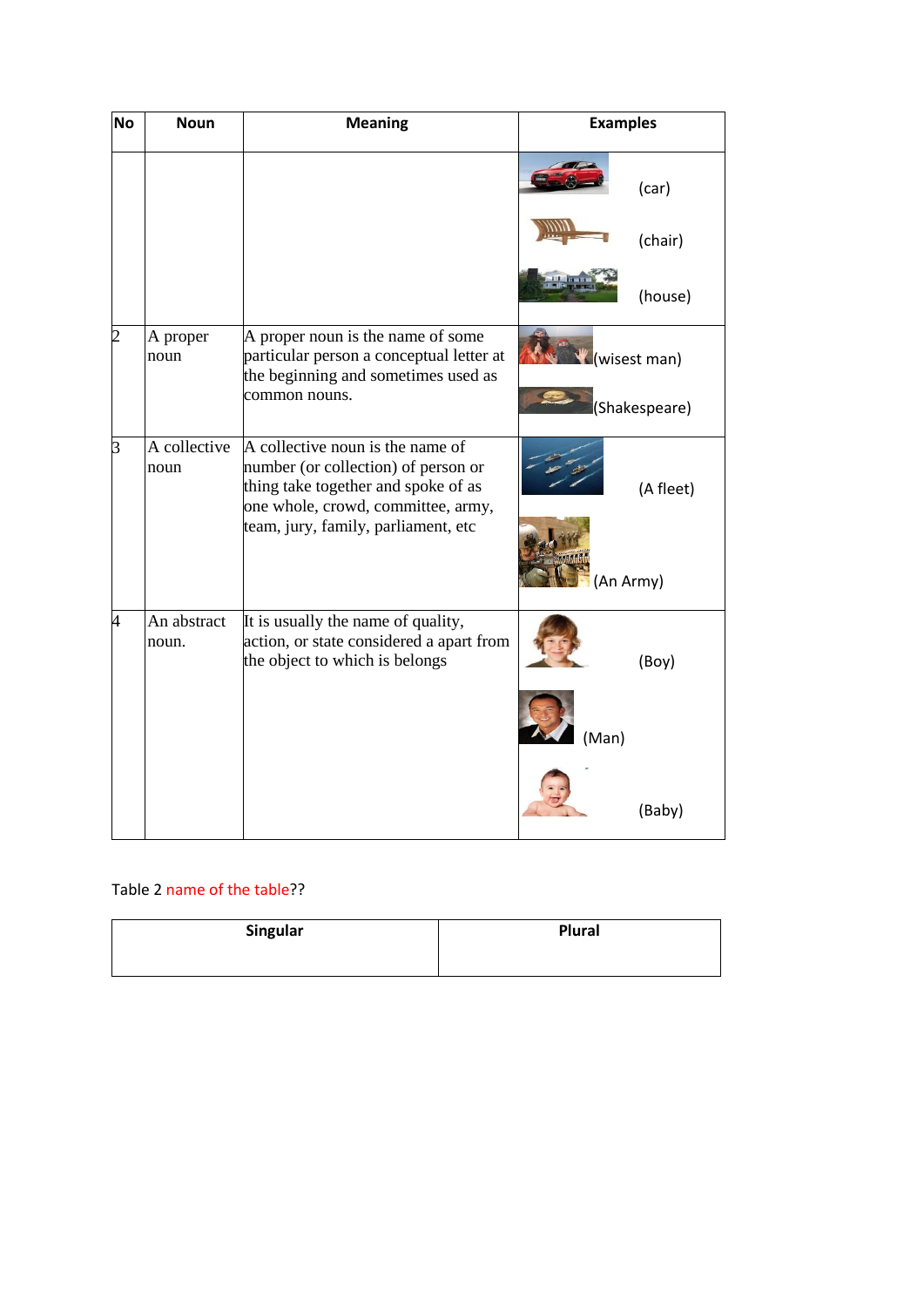

# Table 3 : Teaching Media

| $\mathsf{No}$           | <b>Media</b> | <b>Meaning</b>     |
|-------------------------|--------------|--------------------|
| $\mathbf 1$             |              | (Playing golf)     |
| $\overline{2}$          |              | (Accident)         |
| $\overline{\mathbf{3}}$ |              | (Discussion)       |
| $\pmb{4}$               |              | (Playing football) |
| 5                       |              | (Fishing)          |
| $\overline{6}$          |              | (Farmer)           |
| $\overline{7}$          |              | (Kangaroo)         |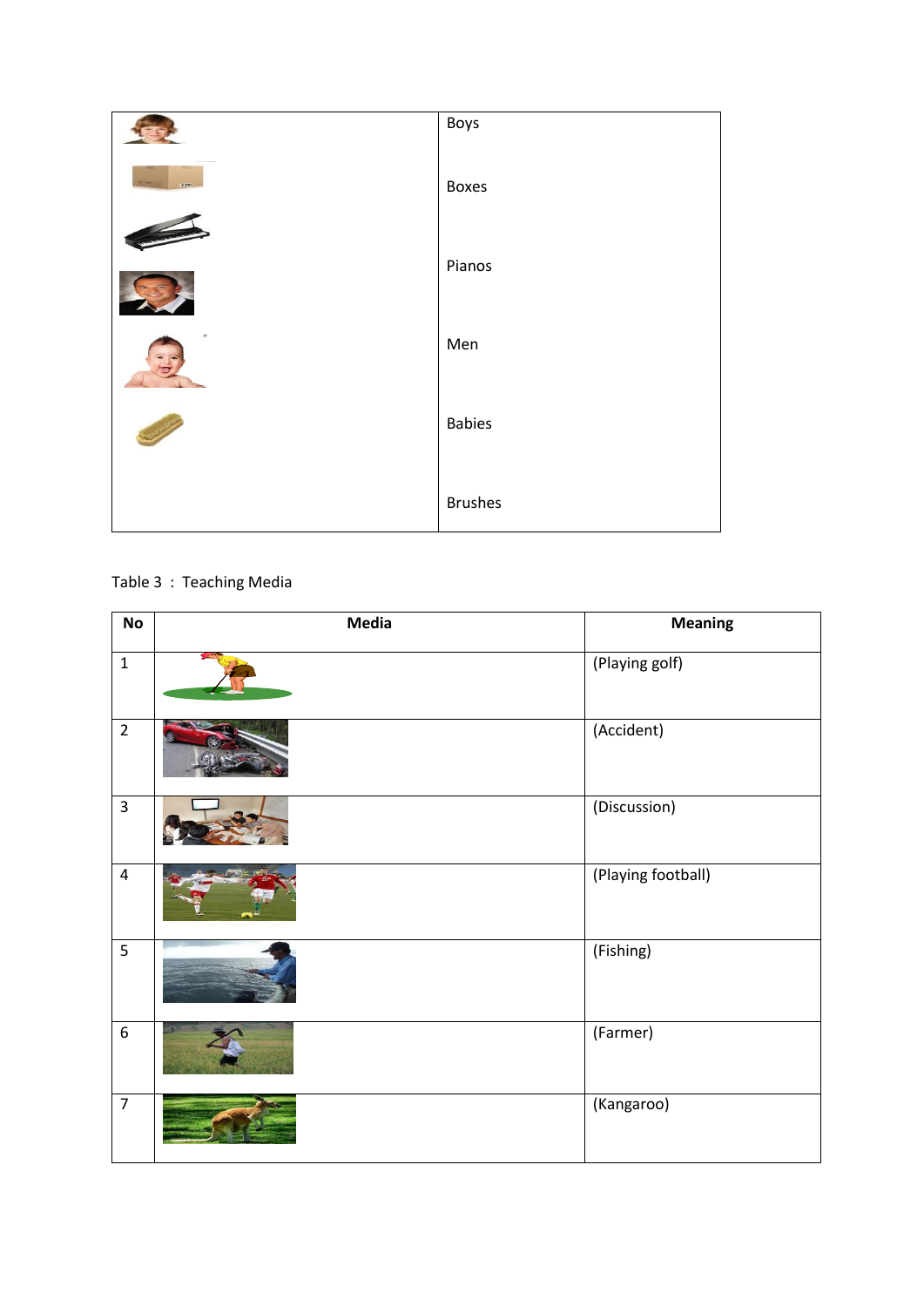| No | Media | <b>Meaning</b> |
|----|-------|----------------|
| 8  |       | (Singing)      |
| 9  |       | (Wine)         |
| 10 |       | (Boxing)       |

# **The Data of Control Group**

## **Table 4**

| <b>No</b>      | <b>Noun</b>                                                               | <b>Meaning</b>                                                                                                                | <b>Examples</b> |
|----------------|---------------------------------------------------------------------------|-------------------------------------------------------------------------------------------------------------------------------|-----------------|
| 1              | A Common<br>noun                                                          | Common noun is a name given in common to every<br>person or thing of the same class or kind.                                  | -book           |
|                |                                                                           |                                                                                                                               | -car            |
|                |                                                                           |                                                                                                                               | -chair          |
|                |                                                                           |                                                                                                                               | -house          |
| $\mathfrak{D}$ | A proper noun                                                             | A proper noun is the name of some particular person a                                                                         | -wisest man     |
|                | conceptual letter at the beginning and sometimes used<br>as common nouns. | -Shakespeare                                                                                                                  |                 |
| $\mathcal{F}$  | A collective                                                              | A collective noun is the name of number (or collection) - A fleet                                                             |                 |
|                | noun                                                                      | of person or thing take together and spoke of as one<br>whole, crowd, committee, army, team, jury, family,<br>parliament, etc | -An Army        |
| 4              | An abstract<br>It is usually the name of quality, action, or state        |                                                                                                                               | -Boy            |
|                | noun.                                                                     | considered a apart from the object to which is belongs                                                                        | -Man            |
|                |                                                                           |                                                                                                                               | -Baby           |

# Data Analysis of the Student's Score of Pre-Test and Post-Test of

### **Able 7 Experimental Group and Control Group in vocabulary mastery**

| No | Group |                 |                  | $X^2$ | $\mathsf{v}^2$ | XY |
|----|-------|-----------------|------------------|-------|----------------|----|
|    |       | <b>Pre-Test</b> | <b>Post-Test</b> |       |                |    |
|    |       | Score (X)       | Score (Y)        |       |                |    |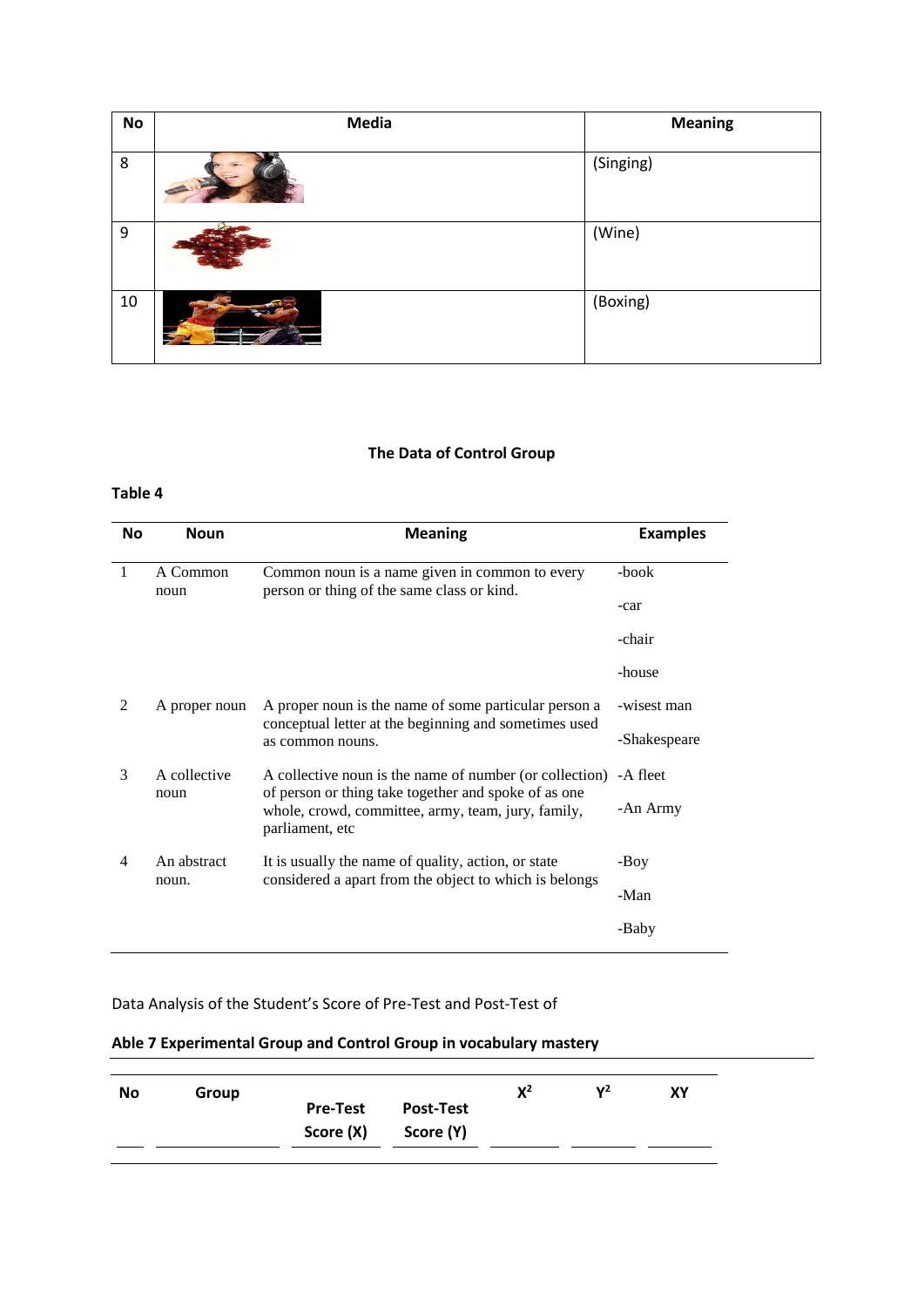| $5X^{2}$<br>$\sum Y^2$ =<br>$5XY=$  |
|-------------------------------------|
|                                     |
| 139525<br>1207700<br>129625         |
| $5X^{2=}$<br>$\sum Y^2$ =<br>$YXY=$ |
| 119200<br>133675<br>125575          |
|                                     |

# **The Test Validity**

In this research, the writer did validation for experimental group and control group. To find out the validity of test, the writer compared them between the fist scores with the second scores with the second scores by using the coefficient product moment formula:

$$
rxy = \frac{N\sum xy - (\sum x)(\sum y)}{\sqrt{N\sum x^2 - (\sum x)^2 N\sum y^2 - (\sum y)^2}}
$$

Note: N : Number of students

| x  | : Number of tests items                   |
|----|-------------------------------------------|
| V  | :Number of score                          |
| хy | : Coefficient correlation between x and y |
| Σ  | : Total number                            |

| No | Group              | <b>Test Validity</b> |  |
|----|--------------------|----------------------|--|
|    | Experimental Group | $\text{rxv} = 0.84$  |  |
|    | Control Group      | $Rxv = 0.37$         |  |

# **The Test Reliability**

 $\overline{a}$ 

In this research, the writer did reliabilities for experimental group and control group. To find out the reliability of the test, the writer compared them between the first scores by using the formula of Spearman Brown:

$$
r_{11} = \frac{2r_{1/21/2}}{1 + r_{1/21/2}}
$$
  
\n
$$
r_{11} = \text{Coefficient}
$$
  
\n
$$
r_{1/21/2} = \text{Scores correlation}
$$

| No | Group                     | <b>Test Reliability</b> |  |
|----|---------------------------|-------------------------|--|
|    | <b>Experimental Group</b> | 0,91                    |  |
|    | Control Group             | 0.54                    |  |

# **Analyzing the Data by using t-test Formula**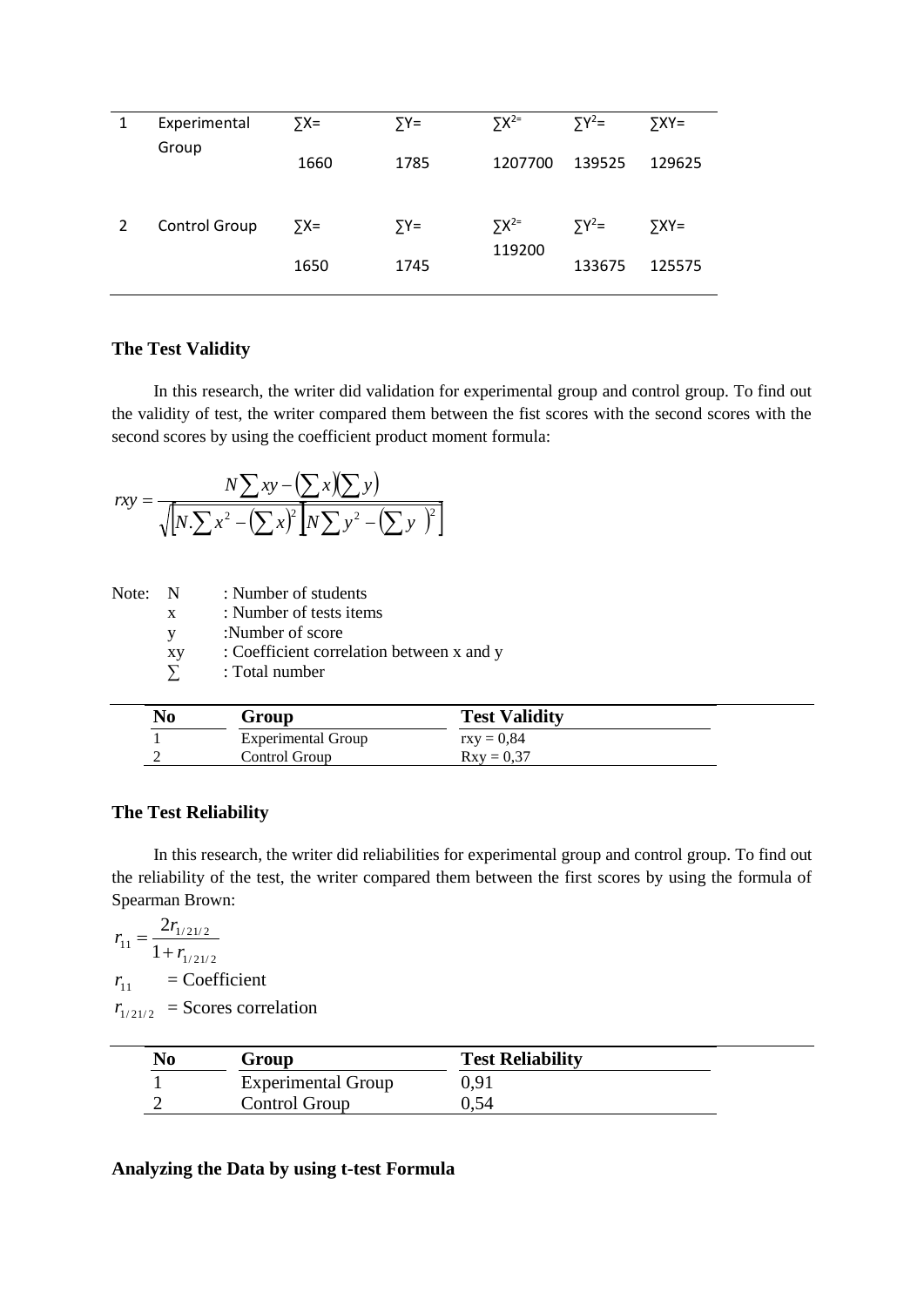From the result of the test shown before, a calculation is mode to find whether increase students' vocabularies by using picture are effective or not. The formula is:

$$
t = \frac{m_1 - m_2}{\sqrt{\frac{(n_1 - 1)S_1^2 + (N_2 - 1)S_2^2}{n_1 + n_2 - 1}}} \left[ \frac{1}{n_1} + \frac{1}{n_2} \right]
$$

Where:

 $m<sub>1</sub>$  $=$  the mean of experimental group

- $m<sub>2</sub>$  = the mean of control group
- $n<sub>1</sub>$  $=$  the number of the students of experimental group
- $n<sub>2</sub>$ = the number of students of control group
- $S_1^2$  $=$  the standard deviation of experimental group
- $S_2^2$  $=$  the standard deviation of control group

Before calculated the data by using t-test formula, the writer has to find out mean and standard deviation of each group.

## **Mean and Standard Deviation of experimental Group And Control Group**

| N <sub>0</sub> | Group                     | <b>Mean</b>              | <b>Standard Deviation</b> |
|----------------|---------------------------|--------------------------|---------------------------|
|                | <b>Experimental Group</b> | $M = 72.17$              | $S^2 = 6,00$              |
|                | Control Group             | $M = 71,73$ $S^2 = 6,00$ |                           |

# **The data by using t-test formula**

$$
t = \frac{m_1 - m_2}{\sqrt{\frac{(n_1 - 1)S_1^2 + (N_2 - 1)S_2^2}{n_1 + n_2 - 1}}} \left[\frac{1}{n_1} + \frac{1}{n_2}\right]
$$

$$
t = \frac{72,17 - 71,73}{\sqrt{\frac{(23 - 1)6,22 + (23 - 1)6,00}{23 + 23 - 1}}}\left[\frac{1}{23} + \frac{1}{23}\right]
$$

$$
t = \frac{0.44}{\sqrt{\frac{136,84 + 132}{45}}} \left[\frac{2}{23}\right] t = \frac{0.44}{\sqrt{\frac{400,84}{1035}}}
$$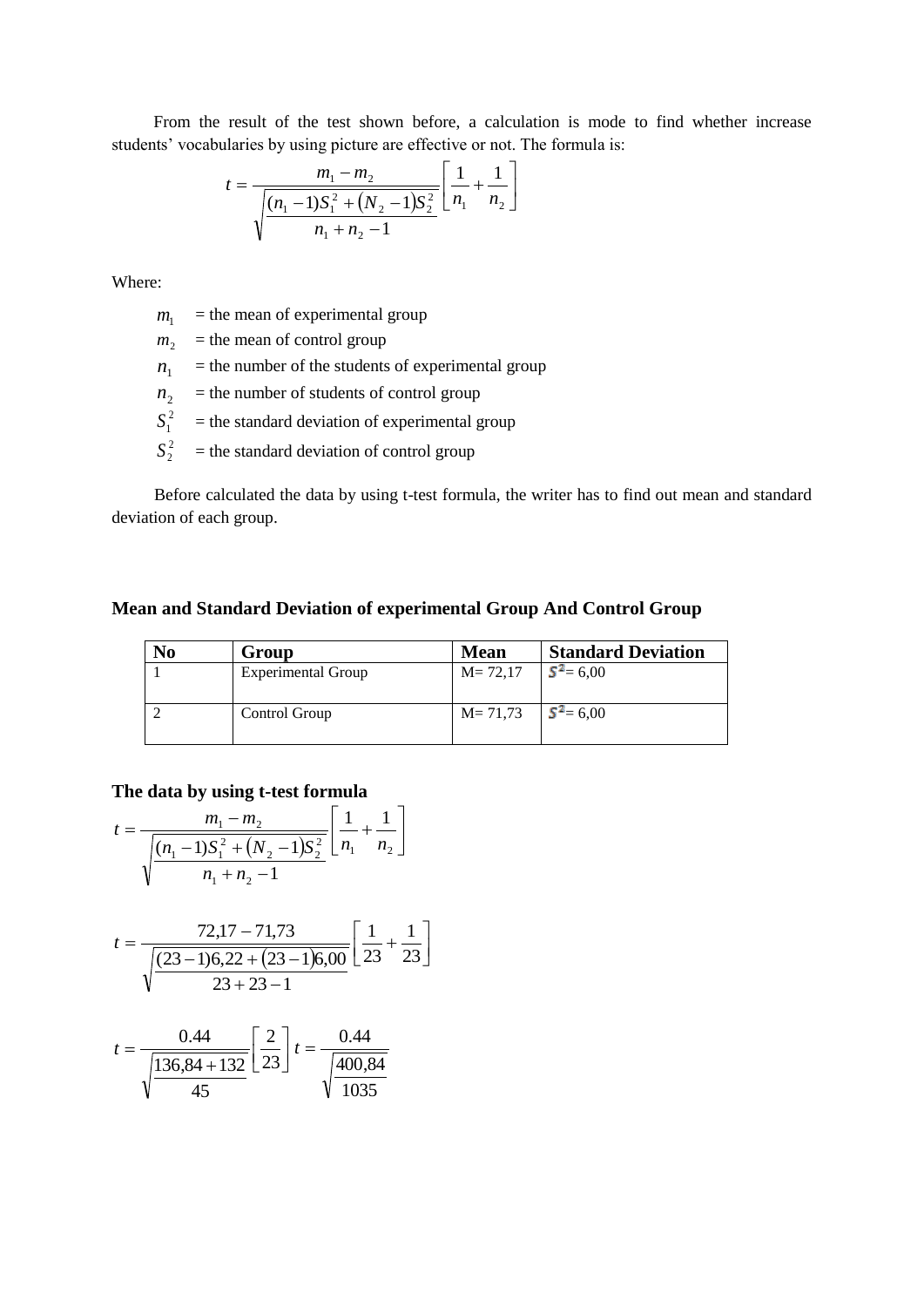$$
t=\frac{0,44}{0,62}
$$

 $t = 0,70$ 

### **Data Interpretation**

By using the statistical analysis in the data analysis and continued with testing and hypothesis, it was found the alternative hypothesis (Ha) is acceptable and Ho is rejected.

So, the research result has successfully rejected null hypothesis  $(H_0)$  and it reveals that the hypothesis "using pictures is significantly increased student's vocabularies. The students were taught vocabularies by using picture get higher scores than without pictures.

### **4.Conclusions and Suggestions**

It has been explained that the research is done based on some theories .They are used to find out whether or not increasing students' vocabularies by using pictures. To obtain the goal of the research is done by quantitative research. and qualitative research

### **Conclusion**

After analyzing the data presented in the previous, the conclusion show that using teaching media is significantly or effectively increased the students' vocabularies mastery, the classroom will creatives, communicative situation between teacher and student.

#### **Suggestions**

 The writer would like to offer some suggestions to be considered by English teachers, students, and the next researchers.

- 1. the English teachers are suggested to apply pictures as a medium of teaching vocabulary to their students because it will increase stuent's vocabulary.
- 2. the students of English Department of FKIP, may try this media to teach the class
- **3.** it is suggested to do further research on this teaching media.

### **Reference**

- Allen, Harold b*, Teaching English as a second Language a Book of Reading*, New York: McGraw – Hill Book, 1965
- Arikunto, Suharsimi, Procedure *Penelitan: Suatu Pendekatan Praktek*, Jakarta: Rineke Cipta, 2010

Azhar, Arsyad, *Media pengajaran*. Jakarta: PT. Raja Grafindo Pasada, 1999

Gagne, Robert, *Condition of Learning*, New York: London, McGraw-Hill, 1970